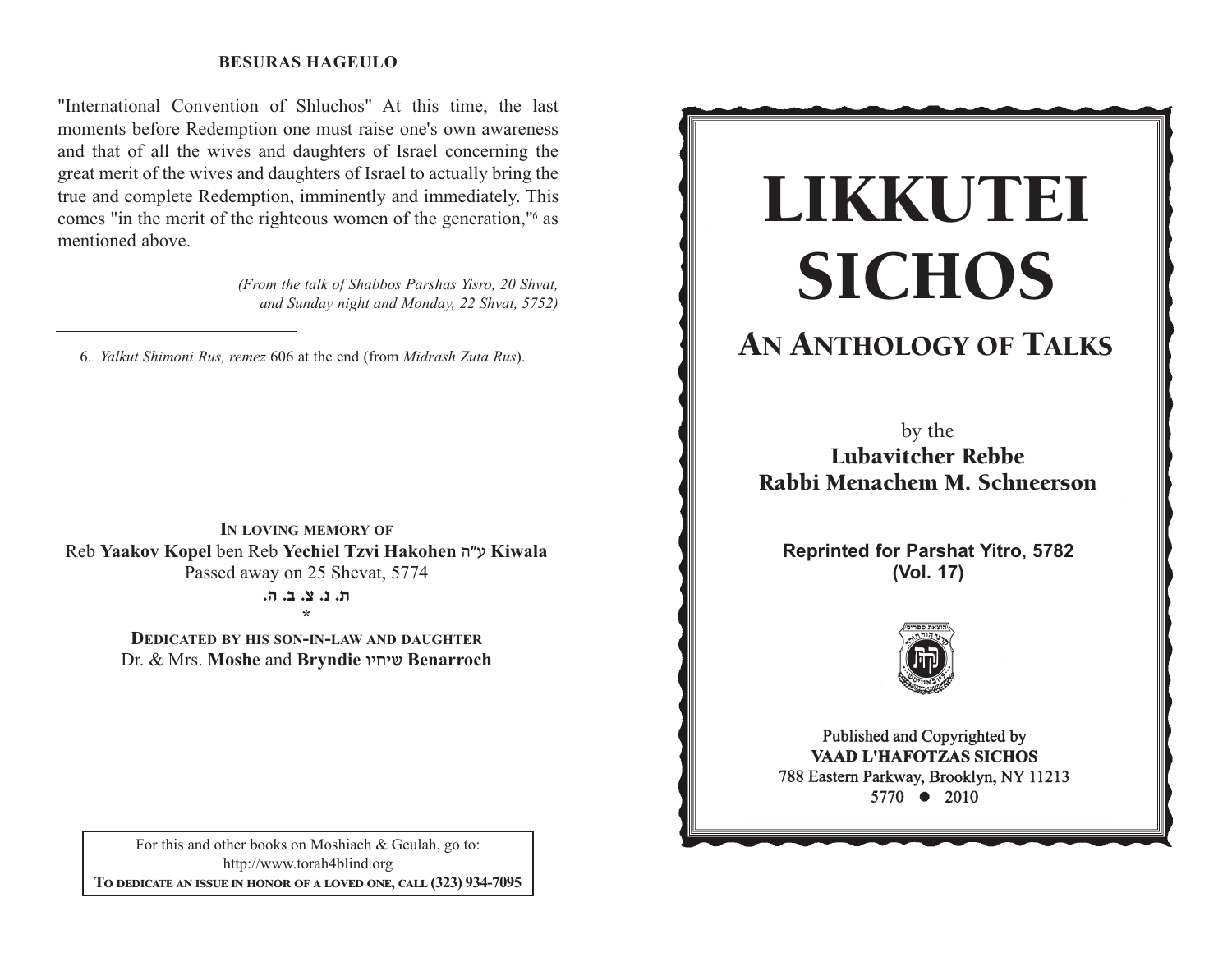#### **THE ANNOUNCEMENT OF THE REDEMPTION**

A PARALLEL BETWEEN MANNA AND SHABBOS Mrs. **Devora Rivka** bas Reb **Yosef Eliezer** v"g **IN LOVING MEMORY OF**Horav **Schneur Zalman Halevi** v"g ben Horav **Yitzchok Elchonon Halevi** s"hv**Shagalov** Passed away on 21 Tamuz, 5766 Reb **Dovid Asniel** ben Reb **Eliyahu** <sup>v</sup>"g **Ekman**Passed away on 5 Sivan - Erev Shavuot, 5765 **Marenburg** Passed away on the second day of Rosh Chodesh Adar, 5766 Reb **Yitzchok Moshe** (Ian) ben Reb **Dovid Asniel** v"g **Ekman (Santiago, Chile)** Passed away on the 24th day of Shevat, 5769 **/v /c /m /b /, AND IN HONOR OF**Mrs. **Esther Shaindel** bas **Fraidel Chedva** whj,a**Shagalov DEDICATED BY**Rabbi & Mrs. **Yosef Y.** and **Gittel Rochel** uhjha**Shagalov**

Reprinted with permission of: **"Vaad L'Hafotzas Sichos"**by: **Moshiach Awareness Center,** a Project of: **Enlightenment For The Blind, Inc.** 602 North Orange Drive. Los Angeles, CA 90036 Tel.: (323) 934-7095 \* Fax: (323) 934-7092

> http://www.torah4blind.org e-mail: yys@torah4blind.org

**Rabbi Yosef Y. Shagalov, Executive Director**

Printed in the U.S.A.

Pages of Likkutei Sichos, courtesy of: http://www.otzar770.com

progression and innovation of a new period began, and "the lights were hung" of the seventh generation from the Alter Rebbe (or the ninth generation from the Baal Shem Tov); 3) the period after the passing of the daughter of my sainted father-in-law on the twentysecond of the eleventh month (22 Shvat 5748).

…The tenth day of the eleventh month is connected with and completes the Divine service of purifying the last "remnants" of exile, "polishing the buttons."

…The day afterwards, the eleventh day of the eleventh month, signifies that in addition to and after the Divine service of the tenth day of the eleventh month, one has achieved and been elevated (according to the principle, "elevate in holiness"5) to the revelation of the eleventh (day) as well.

…One comes afterward to yet a higher level. After the Divine service of all the purifications has already been completed, and we have already also "polished the buttons," etc., we need only stand ready to receive our righteous Moshiach. This is the perfection of eleven (completely incomparable to ten)... as alluded to in **22** Shvat - eleven doubled.

…After the 22nd of Shvat (the day of passing of his daughter), the last stage in preparing the world (as a dwelling place for G-d here below) for the Redemption has been accomplished. The completion of this matter comes through and in the merit of the wives and daughters of Israel.

Therefore, the lesson for the wives and daughters of Israel in general, and in particular for the *shluchos* [emissaries], may they live and be well, of my sainted father-in-law, the leader of our generation, who have gathered from all corners of the world for the

<sup>5.</sup> *Brochos* 28a. See cross references there.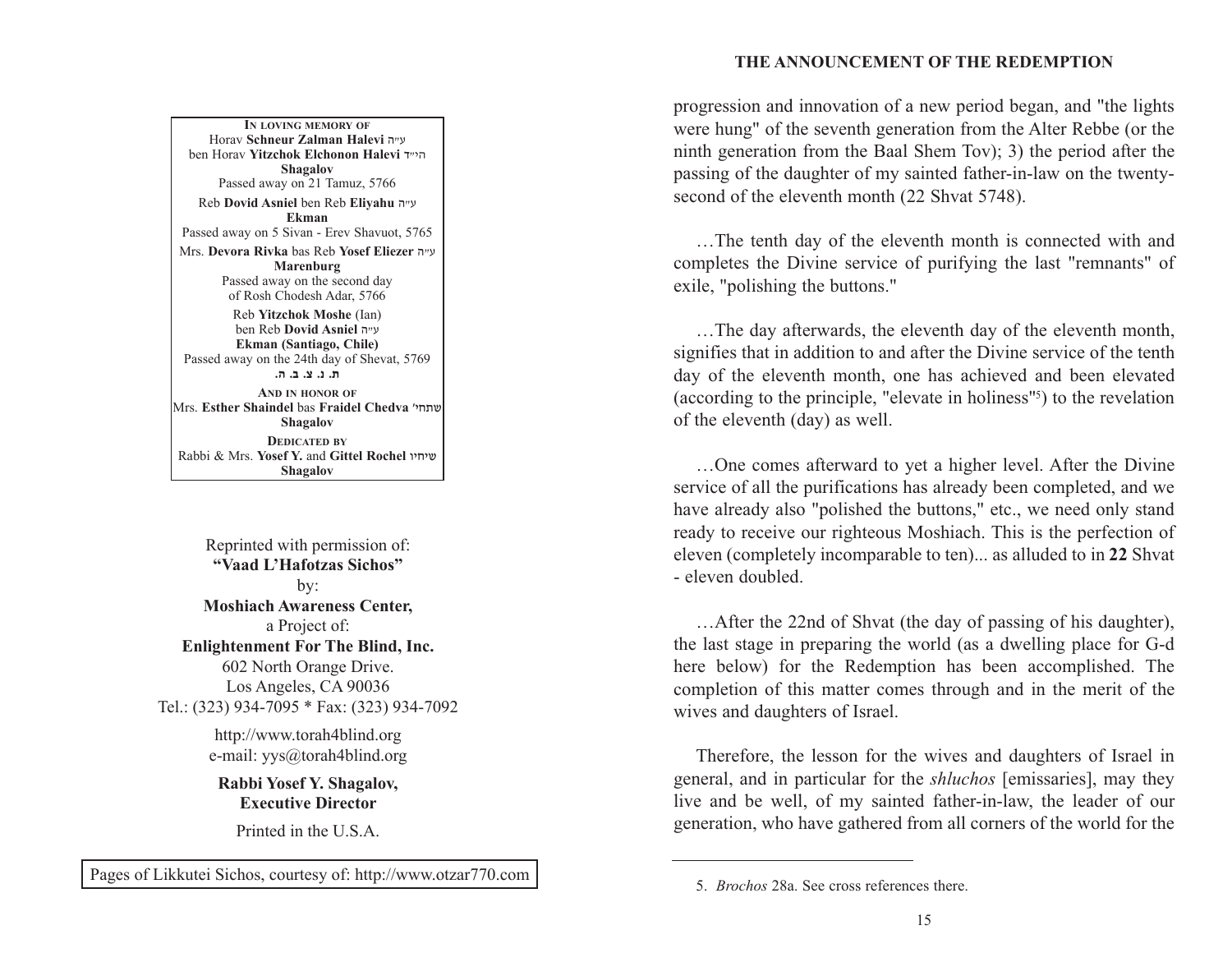#### **65**

Our generation is the last generation of exile and the first generation of the Redemption. As my sainted father-in-law, the one whose yahrtzeit we commemorate, announced and publicized many times, all requirements have already been completed and all that is necessary is to actually greet our righteous Moshiach. Obviously then, if in the meantime there was a physical removal, as was the case on the twenty-second of Shvat four years ago (5748)<sup>1</sup>, this is surely only to bring the only elevation that still remains - the elevation of the true and immediate Redemption.

…The amazing innovation and advantage of this generation the last generation of exile and the first generation of Redemption - has been mentioned frequently, that it completes and concludes "our work and our Divine service"2 of the Jews of all previous generations. It completes the last purification of exile, as expressed by my sainted father-in-law,3 "polishing the buttons." Our Divine service consists of bringing the Redemption into reality, for this generation and for all generations preceding it! This means, that this generation concludes the work and Divine service of all preceding generations of Jews.

…The generation of the leader of our generation itself comprises several stages and periods. In general, there are three stages:) the tenth day of the eleventh month (10th of Shvat, 57**10**), the conclusion of the period of my sainted father-in-law's Divine service during his life in this world; 2) the day after - the eleventh day of the eleventh month (the first complete day after his passing), particularly commencing with the eleventh year (57**11**)4, when the

# LIKKUTEI **SICHOS** AN ANTHOLOGY OF TALKS

RELATING TO THE WEEKLY SECTIONS OF THE TORAH AND SPECIAL OCCASIONS IN THE JEWISH CALENDAR

# by the Lubavitcher Rebbe Rabbi Menachem M. Schneerson

Volume II: *Shemot*

 $\bullet$ 

•

In English rendition with Introduction and Notes  $$ **Jacob Immanuel Schochet** 

<sup>1.</sup> *[Passing of the Rebbetzin Chaya Mushka. Translator's note.]*

<sup>2.</sup> *Tanya*, beginning of chapter 37.

<sup>3.</sup> Talk of Simchas Torah, 5689.

<sup>4.</sup> See *Sefer HaSichos*, 5750, vol. 1, p. 255, note 99.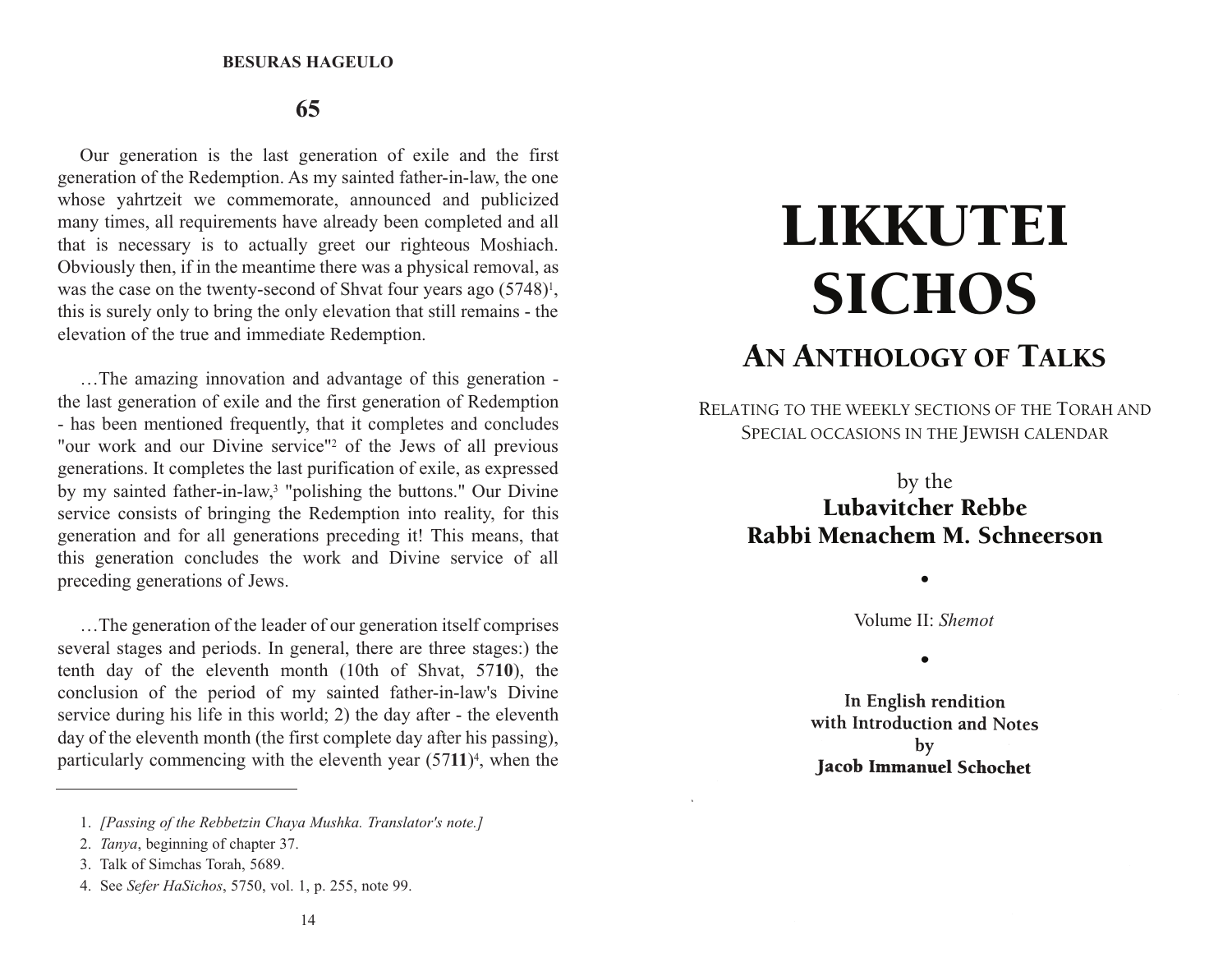**YITRO** 

יתרו

#### $\mathbf{A}$

I. When the Torah was given to Israel it says: 'And G-d spoke all these words, saying.'<sup>*a*</sup> The commentators dwell upon the meaning of the word leimor ('saying' or 'to say'). Whenever the Torah states 'And He spoke ... saying,' the meaning of leimor is to repeat, or convey, those words to the Jewish people who did not hear at the time. When the Torah was given, however, all Jews were present and all heard. What then does the word leimor signify?

To say that it may refer to transmitting those words to later generations will not do, for matan Torah was witnessed and experiened by all the souls of the later generations as well.<sup>1</sup>

The Maggid of Mezhirech explains<sup>b</sup> that matan Torah served to infuse the Aseret Hadibrot (Ten Commandments) of the Torah into the Asarah Ma'amarot (Ten Utterances) of the Creation: the Zohar<sup>2</sup> interprets the double expression of 'ten' in the verse 'each spoon (weighing) ten, ten (shekels) after the holy shekels'<sup>c</sup> to indicate that the Asarah Ma'amarot correspond to the Aseret Hadibrot. Thus it says in our text 'Vayedaber... leimor' (And G-d spoke... saying), to infuse the **THE ANNOUNCEMENT OF THE REDEMPTION**

"MiYaD"1 is **M**oshe, **Y**isroel (the Baal Shem Tov) and **D**ovid, the king Moshiach. This means that the first generation, that of the giving of the Torah (the generation of Moshe) is bound up with the last generation (that of the Redemption through Dovid, the king Moshiach) by means of the revelation of Chassidus from the Baal Shem Tov and ourRebbeim and leaders who succeeded him. Thus when your wellsprings overflow, "the master will come," the king Moshiach.2

One might say that, according to the meaning of the word "MiYaD" (immediately), the three letters are not connected with three different times (Moshe in his generation, Yisroel the Baal Shem Tov in his generation and Dovid the king Moshiach in his generation). Rather they all come together, actually simultaneous ("MiYaD" immediately) in every generation and at all times. That the word "MiYaD" is also the acronym for "**M**oshe, **Y**ehoshua, **D**oram [their generation]" all three in the same generation, alludes to this as well.

One can also apply this to our generation. For in this same generation one has the revelation of all three: Mem (the first letter of Moshiach<sup>3</sup>), Yud (the first letter of both names of my sainted father-in-law) and Daled (Doram). Combining [Mem] the Moshe of our generation (my sainted father-in-law, the leader of our generation) with the concept of [Yud] ten (tenth of Shvat), which also includes his revelation of the Torah of Chassidus (the wellsprings of the Baal Shem Tov), one has as well the revelation of the aspect of eleven, "the first Redeemer is the final Redeemer,"4 Dovid King Moshiach.

*(From the talk of Shabbos Parshas Yisro, 20 Shvat, 5752)*

a. [Exodus 20:1]

<sup>1.</sup> Shemot Rabba 28:6

<sup>1.</sup> Shemot Kubbu 28.0<br>b. [Or Torah, Hossafot, sect. 8. See also Likutei Amarim, sect. 264; and Or Torah, sect. 96 and 235.]

<sup>2.</sup> Zohar III:11b.

<sup>[</sup>See Lik. Sichot, vol. I, Toldot, sect. XXVII.]

c. [Numbers 7:86]

<sup>1.</sup> *[The Hebrew word "miyad" means immediately. It consists of three letters: Mem, Yud and Daled. Translator's note.]*

<sup>2.</sup> The well known holy letter of the Baal Shem Tov - *Keser Shem Tov* at the beginning and several places.

<sup>3.</sup> It should be noted that "**M**enachem is his name" (Sanhedrin 98b).

<sup>4.</sup> See *Shmos Rabba* Chapter 2:4, 2:6. *Zohar*, vol. 1 253a. *Sha'ar HaPesukim*, the verses, *Parshas Vayechi. Torah Or Mishpatim* 75b.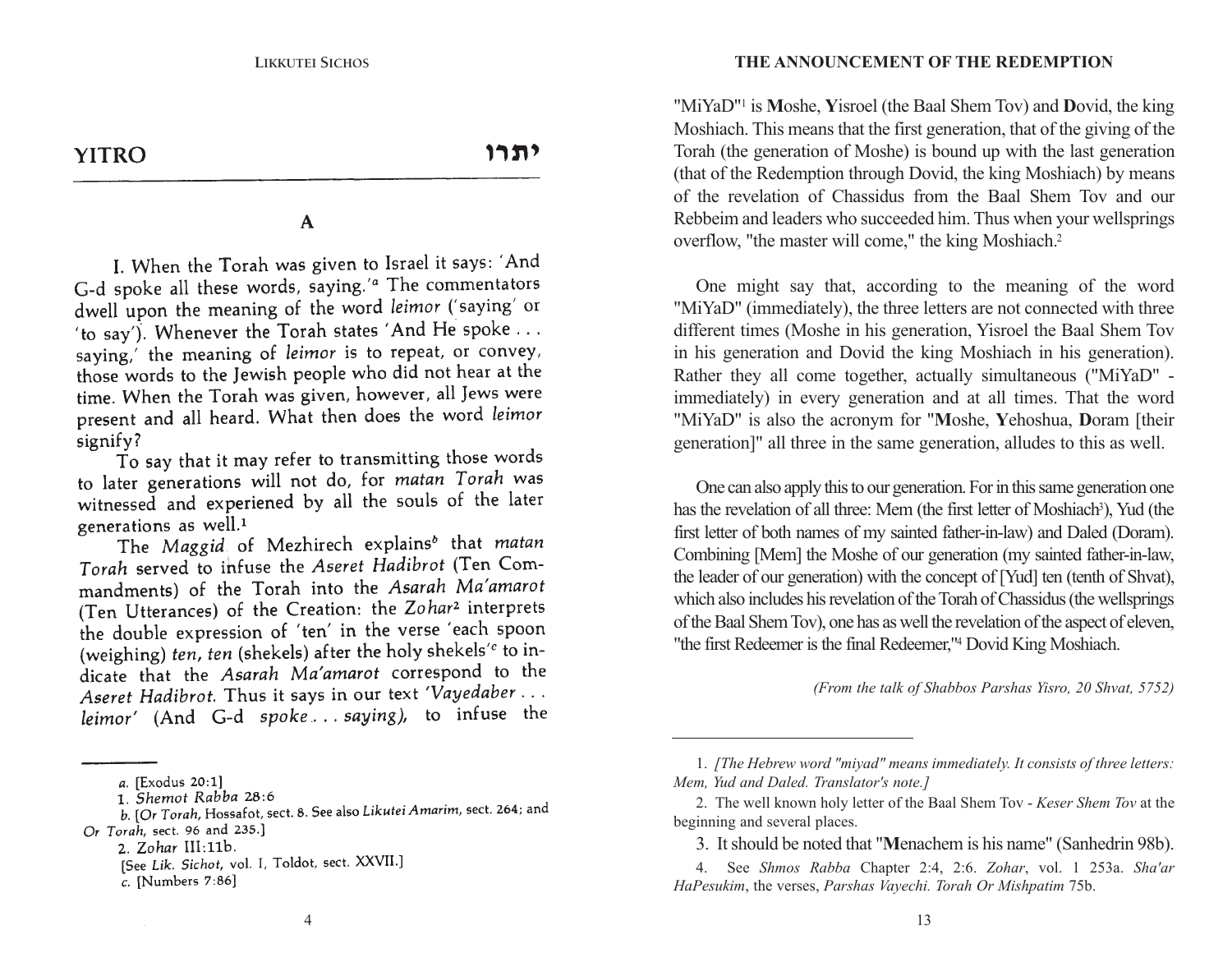## **BESURAS HAGEULO BESURAS HAGEULO The Announcement Of The Redemption**

### **15**

"A great congregation will return here,"<sup>1</sup> to our holy land, "a land that the L-rd your G-d constantly observes; the eyes of the L-rd your G-d are on it from the beginning of the year until the end of the year."2

Therefore,3 also before the Redemption the children of Israel dwell in it **in security**, without fear from "the nations of the world [who] are in terror and turmoil" because "the kings of the nations of the world struggle with each other" since the Holy One, Blessed be He "says to them (to Israel), my children, do not be afraid, all that I have done I have done only for your sake... (and the subject is repeated in the Midrash) do not fear, the time of your Redemption has arrived,"4 "the King Moshiach stands on the roof of the Beis HaMikdash [Holy Temple] and he proclaims to Israel, 'Humble ones, the time for your Redemption has arrived."

*(From the talk of Shabbos Parshas Yisro, 18 Shvat, 5751)*

#### **64**

At this time, as we stand immediately preceding the true and complete Redemption... as mentioned frequently of late, that already all conditions have been met and now there only has to be the actual Redemption.

 $*<sup>∗</sup>$ 

It has been mentioned many times that a possible acronym of

vayedaber, the Asseret Hadibrot, into the leimor, the Asarah Ma'amarot.<sup>d</sup>

II. In the context of serving G-d this means that the light of Torah, the Ten Commandments, must be made to radiate even in worldly matters, in the Ten Utterances.

There are those who think that Torah and the world are two separate entities. In a Torah-environment they will conduct themselves according to the Torah, but in a worldly environment they will act according to the perceptions and practices of the world. In truth, however, all his affairs, even those relating to the world, must follow the premises of the Torah.

We are not discussing things that are forbidden. After all, that which is prohibited is out of the question. Rather, even in the sphere of things permitted one must not be guided by the perspectives of the world at large, by a layman's perspective, but by Torah-premises.<sup>3</sup>

III. This illuminates the verse "My tears were sustenance for me, day and night, when it is said to me all day long 'Where is your G-d?' "e

'My tears were sustenance for me, day and night:' he

<sup>1.</sup> *Yirmiyahu* [Jeremiah] 31:7.

<sup>2.</sup> *Ekev* 11:12.

<sup>3.</sup> *[Because the land of Israel enjoys special Divine supervision. Translator's note.]*

<sup>4.</sup> *Yalkut Shimoni Yeshayahu, remez* 499.

d. [The universe was created by Ten Utterances (Avot 5:1; Rosh Hashanah 32a), that is, by the ten fiats 'Let there be . . .' mentioned in Genesis, ch. 1. This creation, however, was conditional: The first word of the Torah, bereishit (in the beginning), can be divided into be (the letter bet, which is also the number 2), reishit (beginning), thus rendering 'two reishits.' This is interpreted to mean that G-d created the heavens and earth for the sake of two things that bear the name reishit, namely the Torah and Israel (see Rashi on Genesis 1:1). In this context, G-d made a condition with the works of creation: 'If Israel accepts the Torah, you will exist; but if not, I will turn you back into emptiness and formlessness.' (Shabat 88a; Rashi on Genesis 1:31) Matan Torah, the giving of the Torah and its acceptance by Israel, thus assured the endurance of the works of creation: the Ten Commandments (alluded to in the word vayedaber) correspond to the Ten Utterances (alluded to in the word leimor), and to serve to infuse these with the power of endurance.]

<sup>3.</sup> See Meirat Einayim on Choshen Mishpat, sect. 3, note 13. e. [Psalms 42:4]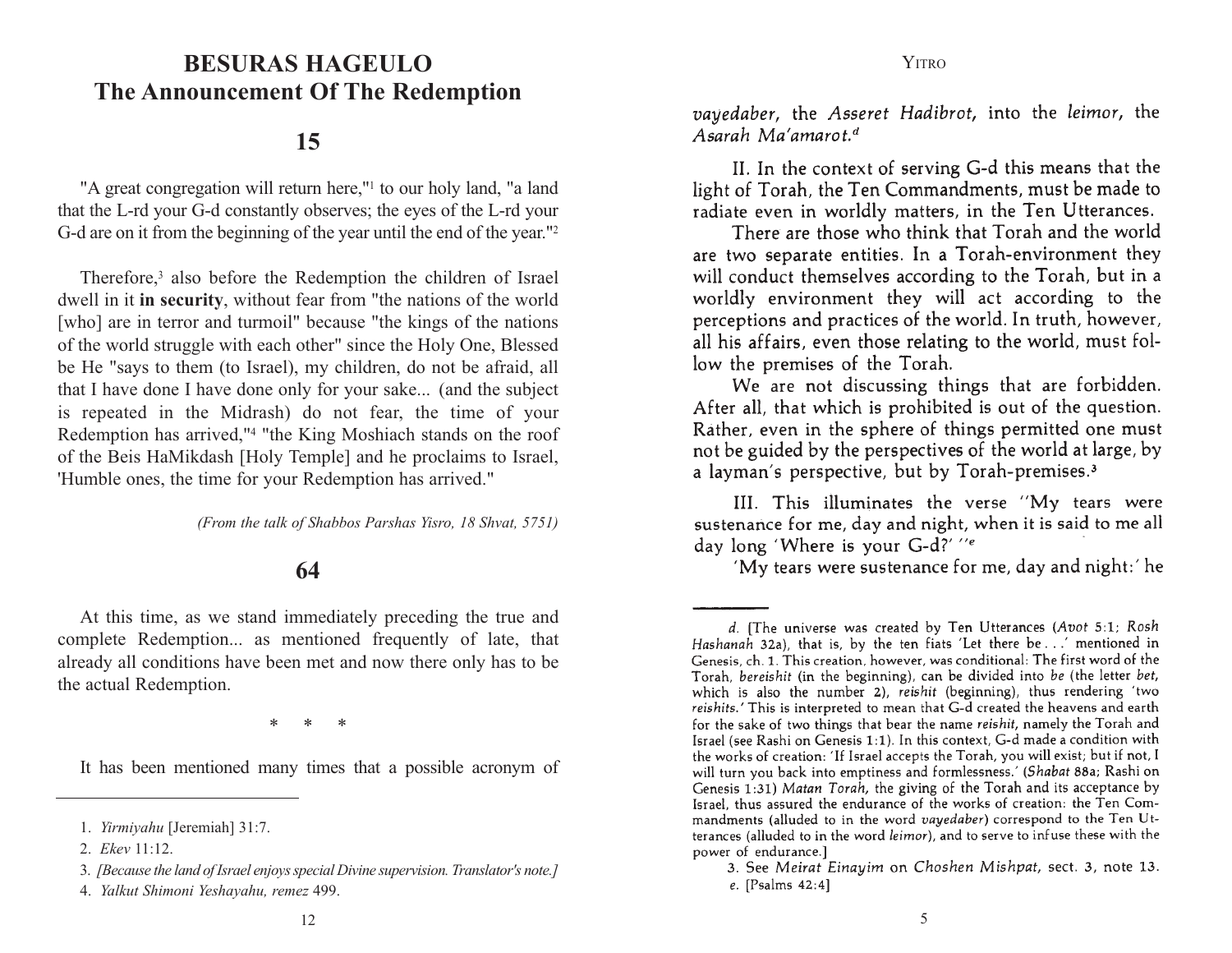is so embittered that his tears have replaced all other nourishment, for as known, merirut (bitterness of the heart and soul) has the effect of removing any feeling of hunger. And the verse explains the cause for this *merirut*, 'when it is said to me,' that is, there is an insistent demand from Above: 'Where is your G-d all day long?'

Elo-hecha (your G-d) means your strength and lifeforce.<sup>4</sup> Who is *Elo-hecha? Havaya* - the Eternal - is your G-d! *Havaya*, the One who is beyond time and space, the One who transcends hishtalshelut (the process of the creative development), He is Elo-hecha, your strength and life-force! Moreover: 'Anochi - I am Havaya Elo-hecha.' Anochi stands for 'Anochi mi sheAnochi, I am who I am,<sup>8</sup> the One that is not alluded to by any letter or jot,'<sup>5</sup> He is Elo-hecha, your strength and life-force.

This, then, is the demand from Above: Where is Elohecha all day long? Where is your awareness of the Anochi Havaya Elo-hecha all day long?

To sense the principle of Elo-hecha at the time of prayer or Torah-study, or at a farbrengen, is not enough. That is not the ultimate intent, for that could be achieved even with angels or with the souls above as they are under

g. [Cf. Zohar III:11a: 'I am who I am, and it is not known who He is.' Anochi, the ultimate 'I,' thus refers to G-d the Uncaused, the Transcendent, the only truly Independent (cf. Maimonides, Hilchot Yessodei Hatorah 1:1ff.). The aspect of *Anochi* thus transcends even the sublime aspect indicated by the Divine Name of Havaya. No being can truly be called Anochi - the totally autonomous, uncontingent  $I'$  - except the Eternal, Who is thus the true Anochi.

Note that this paragraph relates the first of the Ten Commandments 'Anochi - I am Havaya (the Eternal) Elo-hecha (your G-d) ...' (Exodus 20:2) to our text from Psalms 42.]

5. See Likutei Torah, Pinchas, p. 80b.

the spiritual realm, however, one can forever continue learning Chassidut and this will destroy only the component of arrogance and self-esteem. Moreover, it will even strengthen and expand the healthy parts, as it is said that the Torah is called oz (strength) and tashiyah (from the root tashash, thus meaning the one that weakens): it is toshiyah for weakening the animal soul, and oz for strengthening the Divine soul.9

(Adapted from the Sichot of 12th of Tammuz 5712)

<sup>4.</sup> See Shulchan Aruch, Orach Chayim, sect. 5.

<sup>[</sup>The root-word of this Divine Name is El, which means strength, rigor; see Yevamot 21a and Zohar III:132a. Thus, when uttering this Name one should have in mind the idea that G-d is our strength, our vitality or lifeforce, without which we cannot endure.]

f. [Cf. above, Shemot, note r.]

<sup>9.</sup> Mechilta on Exodus 15:2; Vayikra Rabba 31:5; Sanhedrin 26b. See also Torah Or, Yitro, p. 67a, and *ibid.*, Hossafot, p. 109a.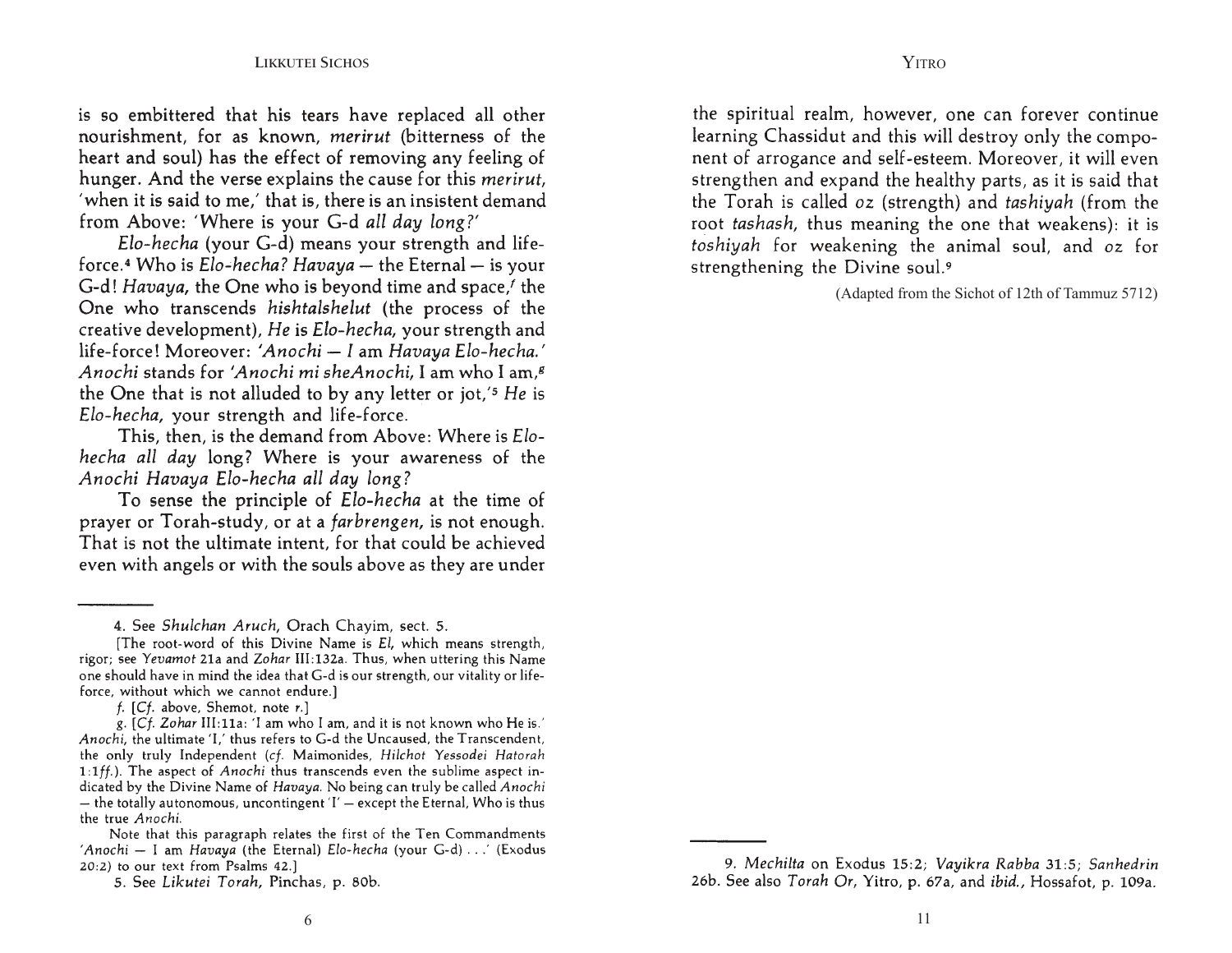has become more pronounced, may the Merciful spare us, the Holy One, blessed be He, 'created a healing before the disease'<sup>m</sup> and provided the cure.

IX. All physical entities derive from their roots and counterparts in the spiritual realm. This applies also to the disease and cure discussed above. The fact of its greater prevalence in these later generations is related to the spiritual counterparts in these later generations.

We are now on the very heels of the advent of the Messiah. Very soon will be the time of 'He sets an end to darkness. $n$  But this means also that there is presently a strengthening and increase of the kelipah of Amalek, i.e., of impudence and arrogance without sense or reason.<sup>o</sup>

Haughtiness and arrogance have always been around, but never were they so crass as today.

This reflects itself on the physical level in a substance devoid of sense and reason, a substance which drains the vitality of the body as if it were the only reality of significance.

The Almighty thus anticipated this disease with a cure and revealed the doctrines of Chassidut which effects a destruction and ruination of the diseased component (arrogance).

X. It is clearly seen that the analogy breaks down in one respect. In the example, over-exposure to the cure may prove harmful to the healthy parts of the body. In into a body is to purify the body and the animal soul [for the soul by itself is not in need of tikun (mending) at all].<sup>6</sup> Man must be conscious of the principle of Elo-hecha all day long – when he eats, drinks, conducts business, and converses with others, even as he understands and senses this principle at the time of prayer and Torah-study.

**YITRO** 

(Adapted from the Sichot of Shabbat Parshat Mikeitz 5713)

**B.** 

IV. There are those who claim that the teachings of Chassidut belong to the realm of the esoteric and thus should not be studied, Heaven forbid. The response to this is as follows:

At the time of matan Torah the whole Torah was given, both the *nigleh* (the exoteric, revealed part) and the nistar (the esoteric part) of Torah. In fact, the nigleh of Torah was then concealed: the Ten Commandments consist of 620 letters, alluding to the 620 mitzvot<sup>7</sup> - the 613 mitzvot of the Torah and the 7 mitzvot instituted by the rabbis;<sup>*i*</sup> thus all *mitzvot* were given in the Ten Command-

m. [Megilah 13b; Zohar I:196a]

*n.* [Job 28:3]

o. [See Sotah 49b (also Sanhedrin 97a): 'In the footsteps - i.e., just before the advent - of the Messiah, impudence will increase.' Amalek represents the kelipah (category of evil) signifying impudence and arrogance. " 'A man's pride ...' (Proverbs 29:3) relates to Amalek who displayed haughtiness towards the Holy One, blessed be he, by his revilings and blasphemies . . ."; Bamidbar Rabba 13:3. Amalek knows the Master of the Universe, and yet intentionally, brazenfaced and with impudence, rebels against Him without sense or reason. Cf. above, Beshalach, sect. XIII.]

h. [See Zohar I:113a and III:29b (and cf. Shabbat 152b), that the souls, prior to their descent, are under G-d's Throne of Glory.

To be in a state of Divine consciousness and ecstasy in an exclusive context of Divine worship is readily applicable to angels and to souls prior to their descent. That would not necessitate the creation of the physical body to become involved with this world. Cf. Shabbat 88b, the argument between Moses and the angels about whom the Torah should be given to.]

<sup>6.</sup> Tanya, ch. 37

<sup>7. [</sup>Bamidbar Rabba 13:16. Zohar II:90b and 93b.]

See Rashi on Exodus 24:12: Ba'al Haturim on Exodus 20:13.

*i.* [The rabbis instituted seven precepts in addition to the 613 precepts in the Five Books of Moses: a) The recitation of Halel at appropriate times (festivals; Rosh Chodesh); b) the reading of the Scroll of Esther on Purim; c) the kindling of the Chanukah-lights; d) the kindling of the Sabbath-lights; e) laving the hands before eating bread; f) the recitation of blessings when partaking of material enjoyments (e.g., food, drinks etc.) and when perform-